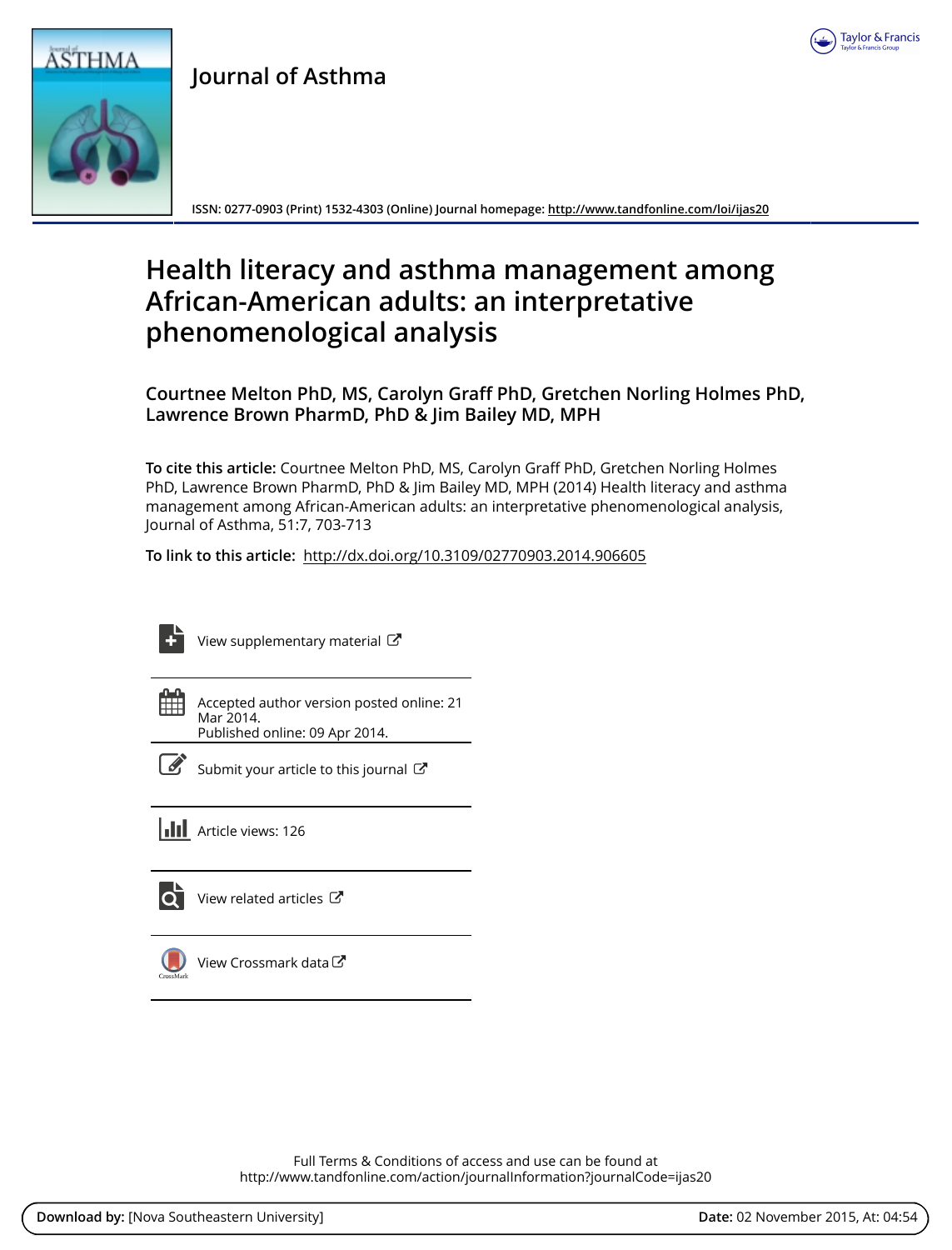J Asthma, 2014; 51(7): 703–713 ! 2014 Informa Healthcare USA, Inc. DOI: 10.3109/02770903.2014.906605

UNDERSERVED POPULATIONS

### Health literacy and asthma management among African-American adults: an interpretative phenomenological analysis

Courtnee Melton, PhD, MS<sup>1</sup>, Carolyn Graff, PhD<sup>2</sup>, Gretchen Norling Holmes, PhD<sup>3</sup>, Lawrence Brown, PharmD, PhD<sup>4</sup>, and Jim Bailey, MD, MPH<sup>5</sup>

<sup>1</sup> Research Center on Health Disparities, Equity, and the Exposome, University of Tennessee Health Science Center, Memphis, TN, USA, <sup>2</sup>College of Nursing, University of Tennessee Health Science Center, Memphis, TN, USA, <sup>3</sup>Center of Excellence in Rural Health, College of Medicine, University of Kentucky, Lexington, KY, USA, <sup>4</sup>School of Pharmacy, Chapman University, Orange, CA, USA, and <sup>5</sup>College of Medicine, University of Tennessee Health Science Center, Memphis, TN, USA

#### Abstract

Objective: African-Americans share a disproportionate burden of asthma and low health literacy and have higher asthma morbidity and mortality. Factors that link the relationship between health literacy and health outcomes are unclear. This study aimed to use patients' experiences of managing asthma to better understand the relationship between health literacy and health outcomes. Methods: This study was the qualitative component of a mixed methods study. Following quantitative data collection, four participants, two with low print-related health literacy and two with adequate print-related health literacy, completed semi-structured interviews. Interview data were analyzed using interpretative phenomenological analysis. Results: Three themes emerged from the analysis: information desired versus information received, trial and error, and expectations of the patient–provider relationship. Individuals with adequate print-related health literacy had different strategies for overcoming barriers related to communicating with their providers, learning about their disease and experiences of discrimination within the healthcare system. Conclusions: Individuals with adequate printrelated health literacy may be more equipped to participate in shared decision making and feel more confident to successfully manage their disease. It is also important that health literacy is discussed in the context of the cultural and racial background of the population of interest. This interdependent relationship between health literacy and culture is particularly important for African-Americans.

#### Introduction

Asthma affects 24.6 million people in the United States, is responsible for 14.2 million days of missed work [\[1\]](#page-9-0), and costs \$30 billion dollars in direct expenses annually [\[2](#page-9-0)]. While asthma affects all races, African-Americans share a disproportionate burden of the disease. In addition to a higher prevalence of asthma, African-Americans have higher asthma hospitalization rates and higher asthma-specific mortality rates [[1,3](#page-9-0)]. These disparities result in more days missed from school and work for African-Americans [[4\]](#page-9-0), and while there are a variety of factors that contribute to these disparities, health literacy may be a key factor as it influences how individuals interact with the healthcare system and particularly, patient–provider communication.

The Institute of Medicine defines health literacy as ''the degree to which individuals have the capacity to obtain,

#### Keywords

Culture, health disparities, minority health, patient–provider communication

#### **History**

Received 24 October 2013 Revised 13 March 2014 Accepted 16 March 2014 Published online 9 April 2014

process, and understand basic health information and services needed to make appropriate health decisions'' [[5\]](#page-9-0). In addition to increased asthma morbidity and mortality, African-Americans are also more likely to have low health literacy. Disparities in health literacy are not necessarily due to race, but to differences in education, culture and the healthcare system.

Research suggests that individuals with higher educational attainment are less likely to have low health literacy [[5\]](#page-9-0). Given that African-Americans tend to have lower levels of educational attainment overall, compared to non-Hispanic Whites [\[6](#page-9-0)], lower health literacy rates tend to be more prevalent as well, with 58% of African-American adults compared to 28% of White adults having low health literacy [[5\]](#page-9-0).

Culture, an integral part of health literacy, influences how people define health and illness. It also influences health behaviors, perception of medical treatments and how symptoms are described [[7,8](#page-9-0)]. Culture is defined as ''the integrated pattern of human behavior that includes thoughts, communications, actions, customs, beliefs, values, and institutions of a racial, ethnic, religious, or social group'' [\[9](#page-9-0)]. African-Americans have cultural beliefs and attitudes that influence



Correspondence: Courtnee Melton, PhD, MS, Research Center on Health Disparities, Equity, and the Exposome, University of Tennessee Health Science Center, Memphis, TN, USA. Tel: (901) 826-4430. E-mail: cmelto11@uthsc.edu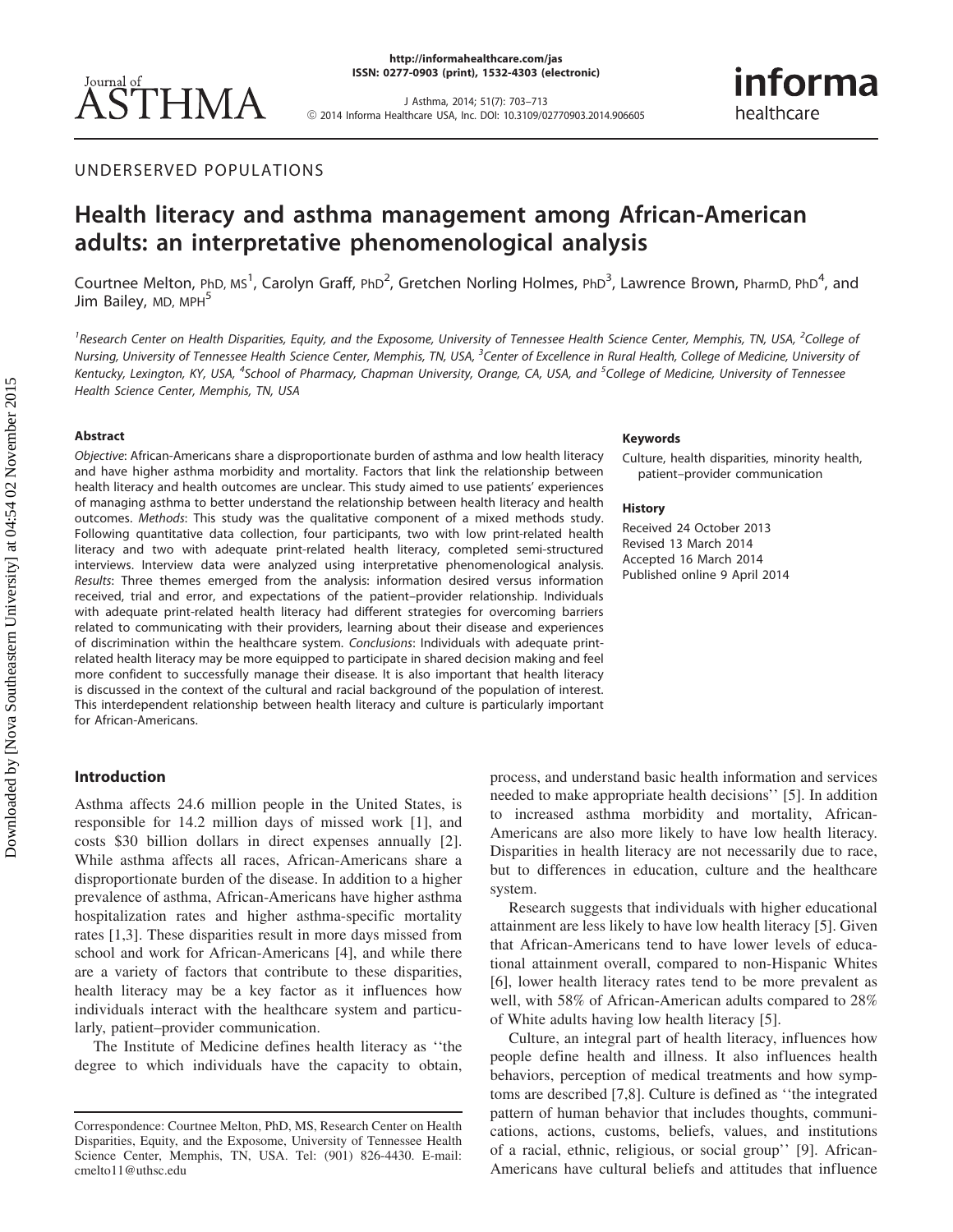how they manage asthma and how they interact with the healthcare system.

Hardie et al. [\[10](#page-9-0)] examined ethnic differences in words used to describe breathlessness and found that African-Americans used different words compared to Whites. African-Americans were more likely to report upper respiratory symptoms (i.e. tight throat, voice tight and itchy throat), whereas Whites were more likely to report lower respiratory symptoms (out of air, aware of breathing and hurts to breath). Phrases such as ''itchy and tight throat'' are not commonly used to describe asthma symptoms. Trochtenberg and BeLue [[11\]](#page-9-0) also explored descriptors of dyspnea in African-Americans and found that participants had difficulty recognizing their own wheezing and used their rescue inhalers when they ''just didn't feel normal.'' African-Americans' use of less common symptom descriptors and health providers' reliance on these self-reported symptoms may result in improper diagnosis or inadequate treatment.

Regarding health beliefs, Apter et al. [[12\]](#page-9-0) found that African-Americans had greater fear of taking ICS and less knowledge about asthma compared to other groups. Le et al. [\[13](#page-10-0)] also examined African-Americans beliefs about ICS. They found that African-Americans were more likely to have negative beliefs about asthma medications such as not believing that they required as much medication as their physician prescribed or that regular use of medications would decrease their tolerance to the medications. Cultural differences in how asthma symptoms are described and health beliefs among African-Americans influence how patients interact with healthcare providers; these differences can influence patients' health literacy.

Healthcare interactions take place within a larger society. Societal norms and realities in the larger society are present in health care, as well. Both patients and providers bring their attitudes, experiences and culture into patient–provider communication. African-Americans have historically experienced injustices by the medical community [\[14–17](#page-10-0)], and these past injustices have created a distrust of the healthcare system. It has also been documented that that African-Americans receive lower quality of care compared to Whites [[18\]](#page-10-0), and African-Americans also believe that they receive lower quality care and are treated differently than Whites [\[19](#page-10-0)]. For example, physicians perceive African-Americans and individuals with low socioeconomic status (SES) less favorably than Whites and high SES individuals [\[20](#page-10-0)]. African-American patients have more negative attitudes toward health care, view physicians more negatively and are more likely to perceive racial discrimination when interacting with the healthcare system [\[20](#page-10-0)]. Minority patients are also less likely to receive empathy from physicians, establish rapport, receive adequate medical information and be encouraged to participate in the decision making process [[21\]](#page-10-0). Previous research has demonstrated that education, culture and different experiences in the healthcare system contribute to low health literacy among African-Americans.

Low health literacy is associated with decreased asthma knowledge [[22\]](#page-10-0), decreased self-efficacy [\[23](#page-10-0)], decreased willingness to participate in the decision making process [\[24](#page-10-0)] and an increased number of asthma-related

hospitalizations and emergency department visits [[25,26](#page-10-0)]. Furthermore, African-American patients exhibit greater difficulty communicating with providers compared to Whites. They are less likely to engage in shared decision making, have greater distrust of the healthcare system and are more passive during medical encounters [\[27](#page-10-0),[28\]](#page-10-0). Understandably, patient– provider communication is a partnership. Both parties contribute to the effectiveness of the interaction, and adequate communication skills are needed. Patients must be able to ask questions, accurately describe their symptoms and recount their medical history [\[27\]](#page-10-0). Physicians and other healthcare providers must be able to describe illness and treatments in plain language, develop rapport with the patient and be willing to listen and negotiate. Communication is most successful when both parties have the aforementioned skills. The patient also has the ability to influence how the physician communicates. Physicians respond positively to patients who actively participate in the interaction. If a patient gives details about their symptoms, concerns, medical history and asks questions, the physician is more likely to treat the patient as partner in the decision-making process [\[28](#page-10-0)]. Qualitative analysis of patient–provider interactions found that compared to individuals with adequate health literacy, patients with low health literacy were more likely to ask questions for clarity purposes as opposed to asking questions that resulted in more in-depth conversations [[29\]](#page-10-0). Similarly, Arthur et al. [\[30](#page-10-0)] found that compared to patients with adequate health literacy, patients with low health literacy had more paternalistic interactions with their physicians.These interactions were characterized by the physician dominating the discussion and the patient being more passive. Decreased involvement in interactions among patients with low health literacy is concerning as research has found that patients with low health literacy benefit more (i.e. greater self-efficacy) from active participation with physicians than patients with higher levels of health literacy [[31](#page-10-0)]. When rating patient–provider interactions, patients with low health literacy reported feeling more confused about their care because their providers did not explain things well and that they did not have enough time to explain their concerns to their providers when compared to patients with adequate health literacy [[32\]](#page-10-0). Differences in patient–provider communication among individuals with low health literacy negatively impacts their ability to manage their disease. Health literacy's contribution to patient–provider communication is important because effective communication is associated with more patient satisfaction, increased adherence to treatment and better health outcomes [[21\]](#page-10-0).

The National Institute of Health recommends that all individuals with asthma receive asthma action plans and continuous asthma self-management education from diagnosis through follow-up care [[33\]](#page-10-0). Although evidence-based guidelines for asthma education exist, there has been a low adoption of these recommendations. Furthermore, the dissemination of standardized asthma-self-management education may be more difficult in low-income, minority populations who experience greater difficulties communicating with providers due to low health literacy and the lack of culturally appropriate education materials. These factors may also contribute to asthma disparities seen among African-Americans [[34\]](#page-10-0).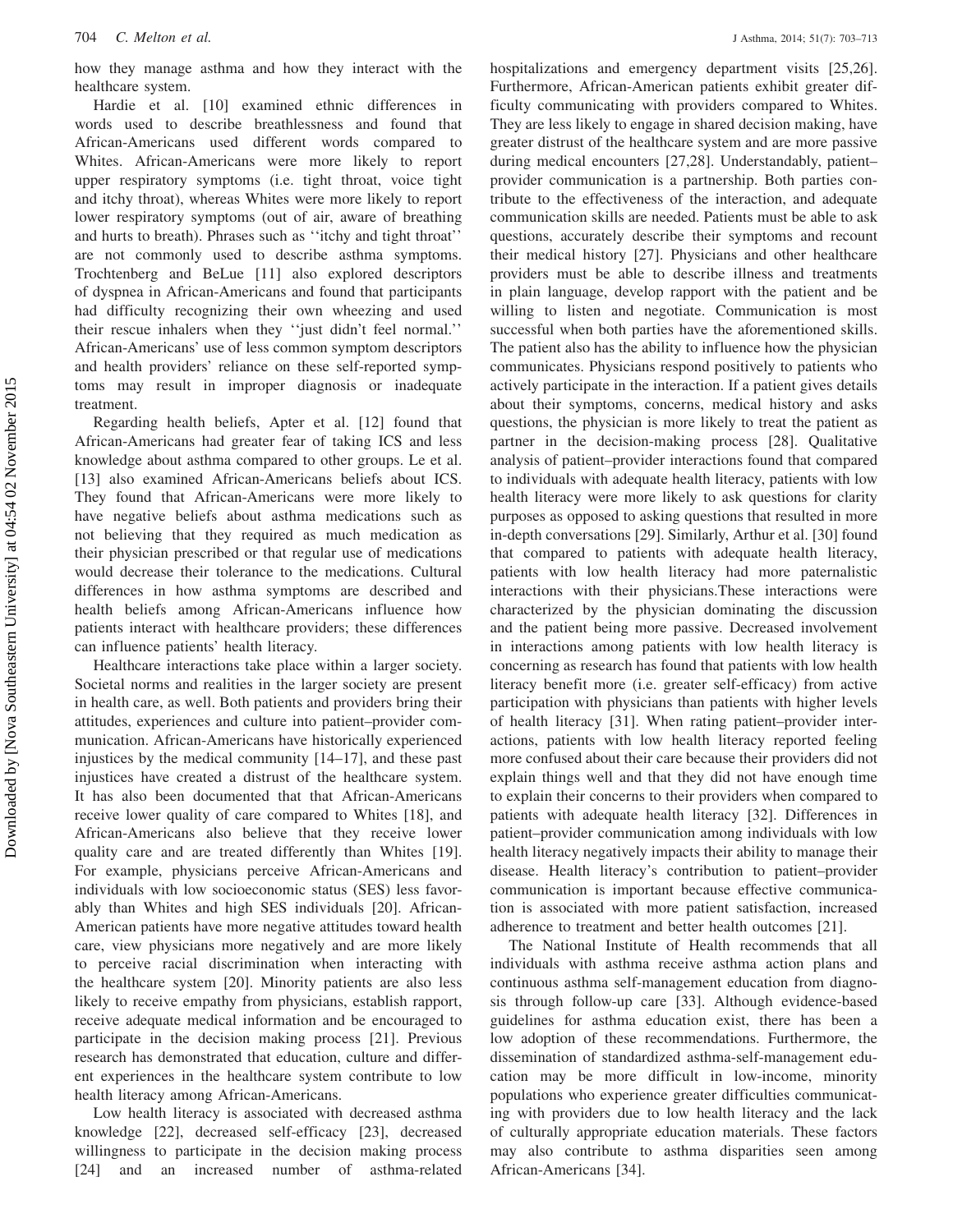Compared to other chronic diseases such as diabetes, there is limited research on the prevalence of low health literacy among African-Americans with asthma, especially regarding the degree to which low health literacy contributes to poor health outcomes [[3\]](#page-9-0) and the patient experience of managing asthma with low health literacy. Yet, it is vital that the perspective of this population is included in research to gain better understanding and to ultimately inform clinical practice and decrease disparities. The majority of chronic disease management takes place outside of health providers' care. Individuals make daily decisions about their health and are indeed experts about their disease. Therefore, efforts to improve patient outcomes should include the patient perspective of disease management, presented in this study.

#### Methods

This data was collected as part of a larger mixed methods study that examined mediators of the relationship between health literacy and health outcomes among African-American adults with asthma. The mixed methods study was a sub study of a multi-site clinical trial testing the effectiveness of two different types of asthma medications in African-American adults with asthma. The inclusion criteria for the clinical trial required that all participants must have been previously diagnosed with only asthma and no other respiratory diseases, and this diagnosis was verified by their medical records. In addition to the diagnosis, participants also had to have a lifetime smoking history of less than 10 pack years. This study, the qualitative portion of the mixed methods study was exploratory in nature, focused on the patient experience and illuminated different topic areas related to health literacy (i.e. information seeking behaviors, patient–provider communication and self-management behaviors). Prior to completing the interviews, participants completed cross-sectional surveys. Survey data collected included demographic information, numeracy [\[35](#page-10-0)], print-related health literacy [[36\]](#page-10-0), self-efficacy [\[37](#page-10-0)], asthma knowledge [[38\]](#page-10-0), asthma control [\[39](#page-10-0)] and asthma-related quality of life [\[40](#page-10-0)]. Health-related numeracy was determined using the Newest Vital Sign (NVS).While the NVS does not measure numeracy alone, it is more numeracy oriented than other health literacy measurement tools. Previous studies have also used the NVS as a measure of health-related numeracy [\[41–43](#page-10-0)]. The NVS scores were dichotomized into either adequate or possibility of limited numeracy. Scores ranging from zero to three were classified as possibility of limited numeracy, and scores between four and six were classified as adequate. Print-related health literacy was measured using a test developed by Chew et al. [\[36](#page-10-0)]. The participants were asked, ''How confident are you filling out medical forms by yourself?'' They responded with ''extremely'', ''quite a bit'', ''somewhat'', ''a little bit", or "not at all." Based on previous literature [[36,44](#page-10-0)], the ''somewhat'' response was used as the threshold. Participants who answered "somewhat", "a little bit" or ''not at all'' were classified as having low print-related health literacy, and those who answered ''extremely'' or ''quite a bit'' were classified as having adequate

print-related health literacy. Following the quantitative phase of the larger study, a list of participants with adequate print-related literacy and a list of participants with low printrelated health literacy were generated. Participants from each list were then called to see if they would be willing to complete and interview. The first participants who agreed to participate and had transportation to come to the office to complete the interviews were selected, and two participants with low print-related health literacy and two participants with adequate print-related health literacy completed semistructured interviews. Participants received no incentive for completing the interviews.

Interpretative phenomenological analysis (IPA) is a qualitative approach that originated in the field of psychology and is exploratory in nature [\[45–47\]](#page-10-0). It is appropriate when trying to understand how an individual perceives and makes sense of a situation [\[48](#page-10-0)]. IPA is a combination of phenomenological theory and symbolic interactionism. Phenomenology is concerned with the individual's perception and experience and does not aim for objectivity. Symbolic interactionism is also focused on subjectivity, but believes that the meaning of the individual's experience is interpreted through the researcher. IPA is focused on the individual but embraces the interpretative and analytical role of the researcher [[47,48](#page-10-0)]. Small sample sizes are used when conducting IPA as this type of analysis focuses on developing an in depth understanding of a particular group as opposed to making generalizations [[48\]](#page-10-0). The small sample size of four participants was appropriate for the methodology used in this study.

There are basic guidelines for analyzing data using IPA. The first stage of analysis involves becoming familiar with the data by reading the transcript multiple times. During this stage, the researcher notes anything they find interesting or significant in the participant's responses. The second stage involves turning initial thoughts and comments into emerging themes. These emerging themes are phrases that embody what was found in the initial notes. Next, the researcher looks for connections between the emerging themes, which involve a theoretical or analytical ordering of the emerging themes. These connections must be supported by the respondent's actual words. Finally, the emerging themes are put into clusters, and the clusters are given a name that represents the emergent themes. Again, the clustering is supported by the transcript [[48\]](#page-10-0).

Each participant completed one interview, and interviews lasted between 45 and 60 minutes. All interviews were recorded and transcribed verbatim. Following transcription, data were analyzed using the four previously described steps outlined by Smith and Osborn [[48\]](#page-10-0). Each case was analyzed separately and then convergent and divergent themes among cases were examined. Themes found in one interview were not used to inform subsequent interviews. Once all of the cases were analyzed, final superordinate themes from all cases were determined. QDA Miner (Provalis Research, Montreal, Quebec, Canada) was used for data analysis. After initial coding, a second researcher reviewed the transcripts to insure the themes were represented by the data from each participant. This study received approval from the Institutional Review Board at the University of Tennessee Health Science Center.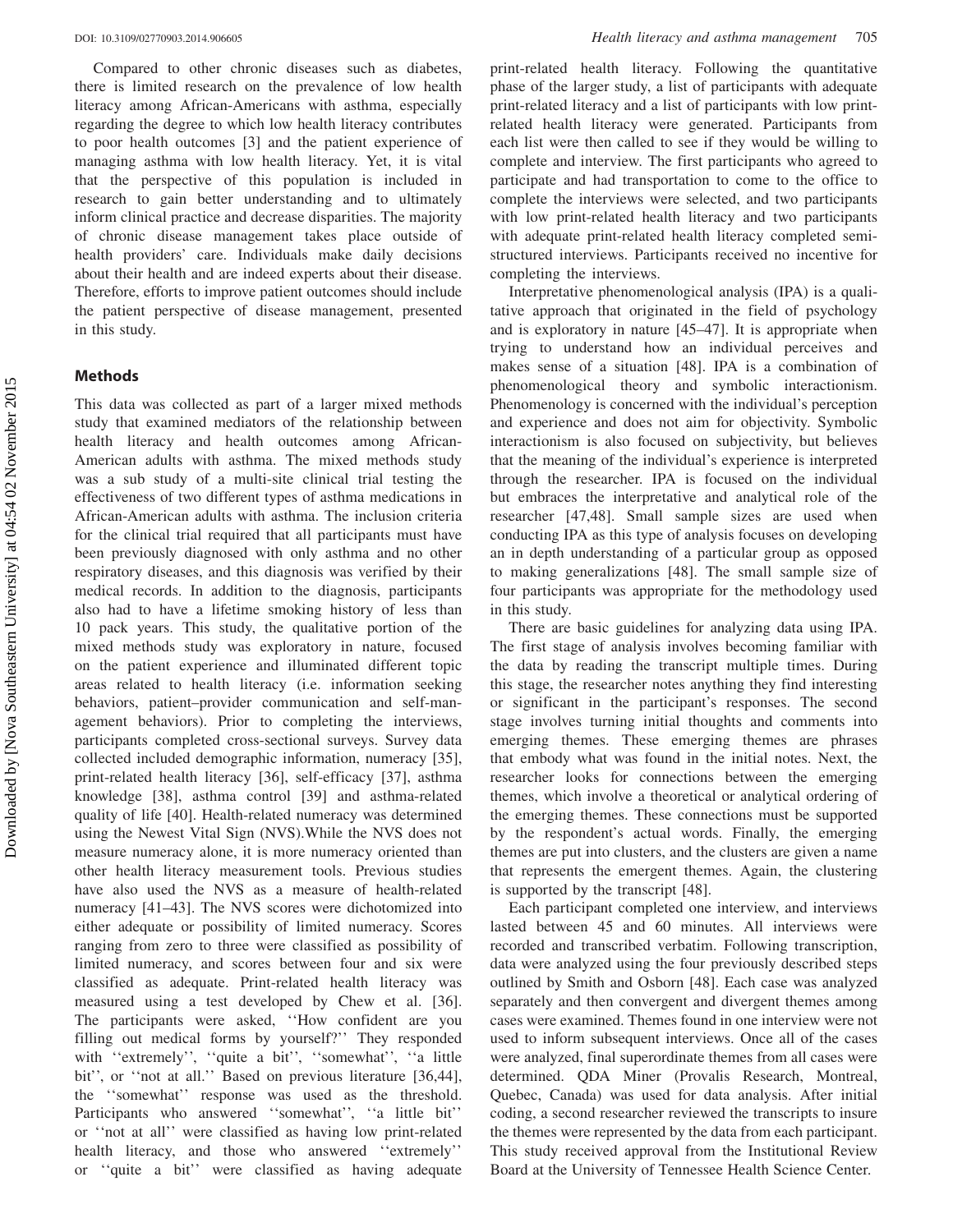|  |  | Table 1. Characteristics of interview participants. |  |  |  |
|--|--|-----------------------------------------------------|--|--|--|
|--|--|-----------------------------------------------------|--|--|--|

| Participant              | Age             | Education                                                         |                                         | Insurance Print literacy           | Numeracy                                 |                      | ASE Asthma knowledge AQLQ-S ACQ Gender Smoking history |                              |      |                                                                                                                       |
|--------------------------|-----------------|-------------------------------------------------------------------|-----------------------------------------|------------------------------------|------------------------------------------|----------------------|--------------------------------------------------------|------------------------------|------|-----------------------------------------------------------------------------------------------------------------------|
| 2<br>3<br>$\overline{4}$ | 64<br>68<br>59. | Some college<br>High school<br>$\leq$ High school<br>Some college | Public<br>Uninsured<br>Public<br>Public | Low<br>Adequate<br>Adequate<br>Low | Limited<br>Limited<br>Limited<br>Limited | 56<br>54<br>57<br>57 | 67%<br>59%<br>63%<br>71%                               | 4.59<br>5.03<br>5.16<br>3.16 | 2.83 | Female $\lt$ 10 pack years<br>Female $\leq 10$ pack years<br>Female $\lt$ 10 pack years<br>Female $\lt$ 10 pack years |

Print literacy is print-related health literacy. ASE (Asthma Self-efficacy Scale) scores ranged from 14 to 70 with higher scores indicating higher selfefficacy. Asthma knowledge scored as percent correct. AQLQ-S (Standardized Asthma Quality of Life Questionnaire) scores ranged from 1 to 7 with higher scores indicating better quality of life. An ACQ (Asthma Control Questionnaire) score of 0.75 or less indicates an 85% chance that the individual has well-controlled asthma. A score of 1.50 or higher indicates an 88% percent chance that asthma is not well-controlled. All of the participants had been nonsmokers for at least one year prior to being interviewed. A pack year is defined as 20 cigarettes smoked every day for one year.

#### Results

Sample characteristics of the interviewees are listed in Table 1. Three major themes emerged from the analysis: information desired versus information received, trial and error, and expectations of the patient–provider relationship. Individual clusters and themes for each participant are listed in [Table 2](#page-5-0).

#### Information desired versus information received

All participants noted discordance between the content, depth and amount of information that they received from their healthcare providers and the information that they desired to successfully manage their asthma. Participants were given basic information about the pathophysiology of asthma and how to take asthma medications properly. Some participants only received oral information from their providers, while others attended asthma education classes. All participants expressed a desire to learn about their disease and suggested formal educational opportunities to get information. This was demonstrated by Participant 1 who said, ''If you got asthma, why not have a class and let people come there and get educated about asthma you know?'' Participant 2 stated:

''No they never sent me to an educational class, but that probably would be good for someone like me that has the determination that they decide that 'I'm not gonna use that pump.' Ok so a person like me should have already been in a class. It should have been something set out. You need to go to this class and see what happen to people when they don't use that pump every day.''

Participants also had ideas about the content that these classes should cover. When discussing class content, Participant 2 said:

''What is asthma? What medications that they have on the market for asthma. Uh, what uh triggers. What can trigger asthma? And what you need to do once you realize that you're having a asthma attack because I'm telling you, a lot of people don't know they havin' a asthma attack.''

The need for more information about what triggers one's asthma was important to all the participants. Participant 1 who had previously attended an asthma education class suggested changes to the content saying, ''In 2004, they didn't really say how serious (asthma was). They let us know

it (asthma) could get serious whereas everybody should know it's a serious thing ...I mean people die have died from having asthma attack. It could get that bad.''

In addition to an educational class, participants also had other suggestions to help patients to learn about asthma. Participant 2 said:

''I think it should be a pamphlet in every asthma doctor's office; that if you goin' to specialist, they need to have to give you so that you can read up on it ... and um,

I think they need to have in that pamphlet some foods that you need to avoid uh, when you have asthma.''

While all participants had a desire to learn about their asthma and wanted structured opportunities, participants with adequate print-related health literacy were more proactive than participants with low print-related health literacy in obtaining the information that they needed. Both participants with adequate print-related health literacy reported using computers to learn about asthma. Participant 3 said:

''I have become computer literate. So I go down and look on the computer about asthma. And with me having it from 95 up until now, I uh, didn't really have a source of information unless I got sick ... but now if there's something new that I need to know, I keep in touch with what asthma is on the computer.''

Participant 2 said, ''When I really learned about asthma, I learned it from going into the computer and pullin' stuff out.'' Although both participants relied heavily on computer information, neither of them knew how to determine if the information was from a reliable source. Participant 2 reported, ''If I'm reading something, and it's some of the side effects I'm having, I believe it. And if it's not, then I go back and ask my doctor.'' When asked how she determined if the information she found on the computer was true, Participant 3 reported:

''Well to tell you the truth, I don't cause it's so much going on on the computer. And with me being the age I am, I am thankful that I can go in and put it on the uh on the website, and type in asthma uh asthma related, and they will go to the source.''

Both participants also noted that they take internet information with them to their doctor's appointment to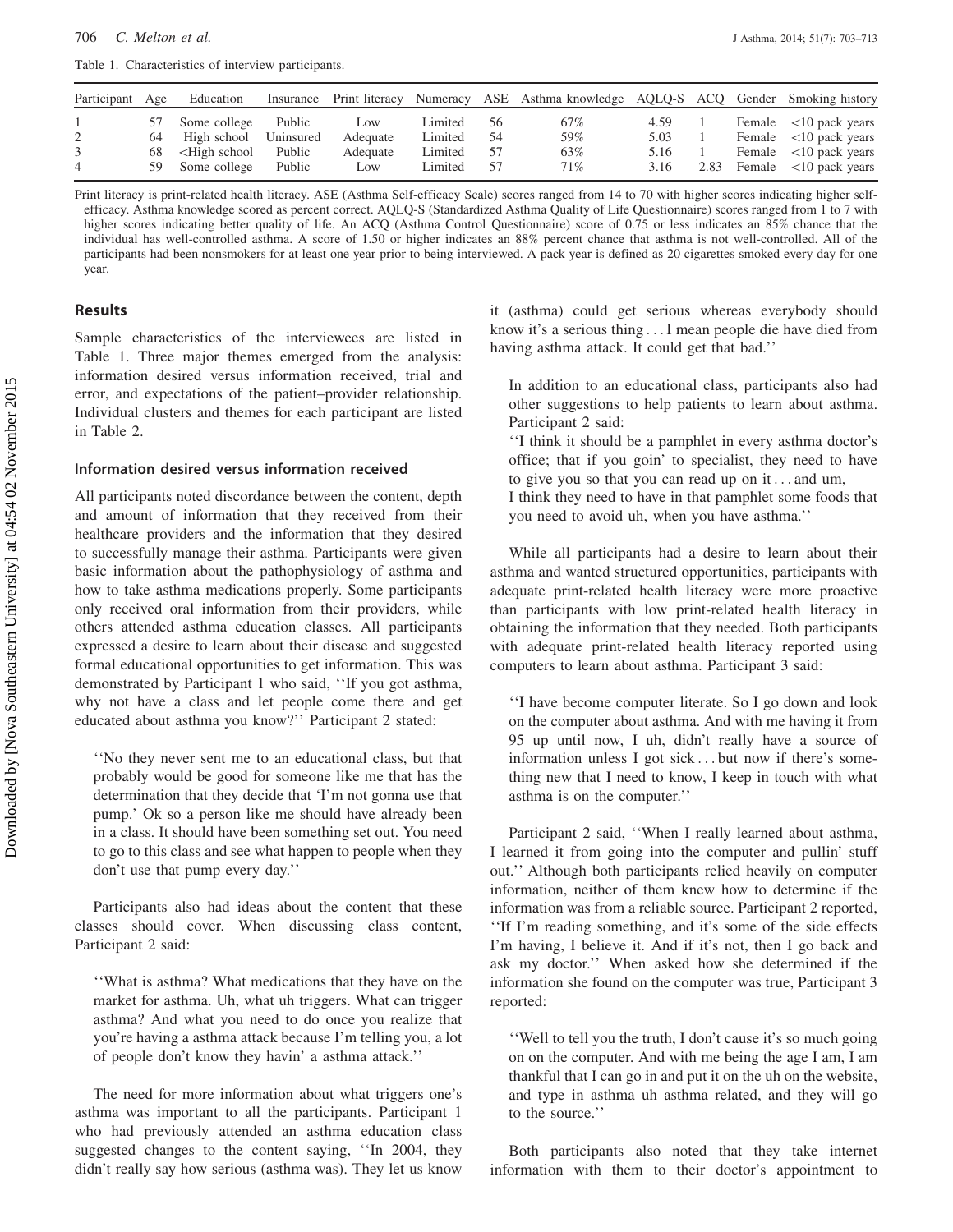<span id="page-5-0"></span>

|             | Table 2. Individual participant clusters and emerging themes.                                                                       |                                                                                                       |                                                                                                                                 |                                                                                                                                |
|-------------|-------------------------------------------------------------------------------------------------------------------------------------|-------------------------------------------------------------------------------------------------------|---------------------------------------------------------------------------------------------------------------------------------|--------------------------------------------------------------------------------------------------------------------------------|
| Participant | Cluster 1                                                                                                                           | Cluster <sub>2</sub>                                                                                  | Cluster 3                                                                                                                       | Cluster 4                                                                                                                      |
|             | Doctor knows best                                                                                                                   | - Intentional self-monitoring<br>Trial and error                                                      | Information received vs. information received<br>- Provider initiated                                                           | Asthma is in control<br>- Inevitable                                                                                           |
|             | - Expectations of relationship<br>- Impact of comfort/trust<br>- Time and comfort<br>- Growing process                              | - Self-consciousness                                                                                  | - Patient preference or initiated                                                                                               | - Personal experience of helplessness<br>- Fear and anxiety                                                                    |
|             | - Patient responsibility<br>Doctors as partners<br>- Expectations<br>$-$ Mistrust                                                   | - Self-management as a process<br>- Intentional self-monitoring<br>Trial and error                    | Information received. information wanted<br>- Patient preference or initiated<br>- Provider initiated                           | - Development of knowledge base<br>Patient as an expert/consumer<br>- Ownership of body/disease<br>- Medical care as a service |
|             | Influence of culture/race<br>Partnership development<br>- Expectations of doctor<br>Patient responsibilities<br>Doctor as a partner | - Self-management as a process<br>- Asthma is emotional<br>Trial and error                            | - Information yields better self-management<br>- Information yields confidence<br>- The more the better<br>Information as power | - Ownership/expert of body/disease<br>Patient as an expert/consumer<br>- Shops for acceptable care                             |
|             | - Influence of race/culture<br>- Educated by experience<br>Patient as the doctor<br>- Mistrust of doctor<br>- Process to control    | - Treats the whole person<br>listener<br>Role of the doctor<br>$-$ Attentive $\overline{\phantom{a}}$ | Information received vs. information wanted<br>- Patient preference<br>- Provider initiated<br>- 'Mad scientist'                |                                                                                                                                |

Clusters are in italics followed by emerging themes.<br><sup>a</sup>A participant with low health literacy. Clusters are in italics followed by emerging themes. <sup>a</sup>A participant with low health literacy.

Downloaded by [Nova Southeastern University] at 04:54 02 November 2015

Downloaded by [Nova Southeastern University] at 04:54 02 November 2015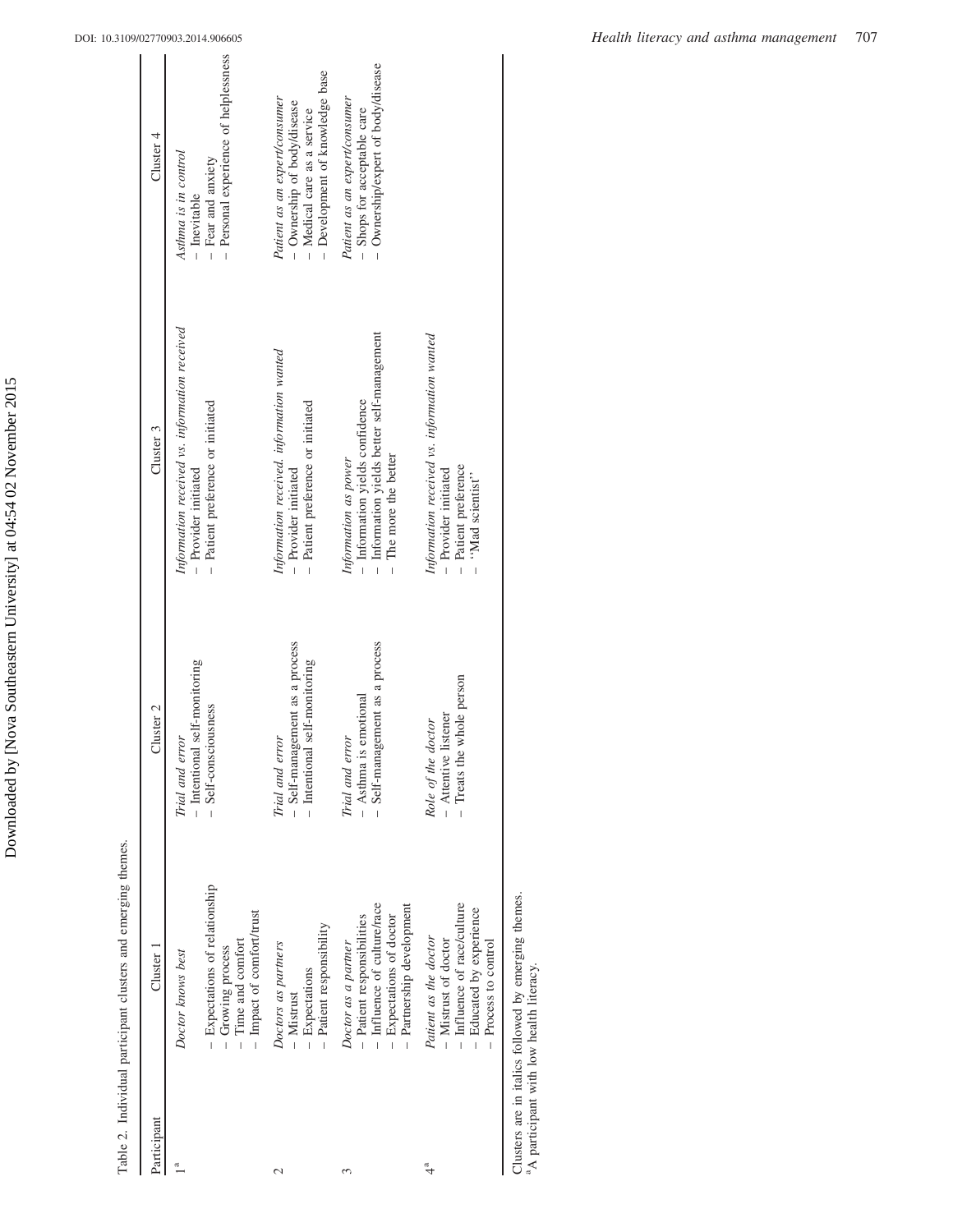continue to discuss what they learn. Participant 2 noted, ''Most of the time I bring a paper and say this is what I got off the internet.'' Participant 3 said, ''The more information you receive or however you receive it. TV, computer, book or whatever you um try to see which one is more helpful to you when you get to your doctor's office.''

Although individuals with low print-related health literacy did not mention using computers to learn about their asthma, they did try to use whatever information was given to them to learn about their asthma. Participant 4 took it upon herself to read the medication inserts that came with her asthma medications but found the information hard to understand. She said:

''I try to learn by reading what's inside of the package when I open it. You have to be a mad scientist to really understand. But some of it, I kind of you know, you know, get the idea what they're saying, you know ...look like they writing to the doctor.''

All of the participants believed that knowledge of asthma was important and beneficial for individuals with asthma to manage their disease. It is important to note that none of the patients with adequate print-related health literacy mentioned any difficulties understanding the information they received from their doctors or information they found on the internet. Regardless of print-related health literacy skills, all participants stated that at this point in their life, they had enough information to successfully manage their asthma.

#### Trial and error

The participants described asthma self-management as a learning process. This theme was best described by Participant 3 who said, ''I see that it's a trial and error which you can't really afford to have errors.''

Participants had different feelings about being in control of their asthma. Both of the participants with adequate printrelated health literacy felt that they were in control of their asthma. However, feeling in control of one's asthma did not mean that an individual exercised complete control in every situation. This was demonstrated by Participant 2 who said, ''Um most of the time, I feel like I'm in control. But when you have that bad asthma attack, no you're not in control anymore. Asthma can kill you if you don't manage it right.'' Unlike the participants with adequate literacy, participants with low health literacy did not give a definitive yes about being in control of their asthma. Participant 1 said, ''I mean I do what I'm supposed to do, and it's been working pretty good. When it [asthma] wants to cut up, it's gon' cut up, and there's no way I can uh stop it.''

When discussing the relationship between patient and providers, participants reported the expectations they had of their providers. In addition to provider expectations, participants discussed their roles in the relationship and different factors that affect their interactions with their providers.

#### Expectations of the patient–provider relationship

All participants expected their provider to listen to them and expressed dissatisfaction when they felt that their providers

were not listening to them. Participant 2 reported, ''I would just tell him [doctor]; I just want you to listen to me about what's going on with my body instead of writing while I'm talking to you. Look at me. Then I know that you listening to me.'' Participant 4 said, ''I didn't feel like they were really interested. They were just talking. This is what they supposed to do, just talk. It wasn't really concern.'' In addition to being good listeners, participants expected their doctor to treat them as a whole person and not just treat their asthma. Participant 4 reported, ''I just want my doctor to recognize who I am ... and they say ''well let's see how you doin','' you know.'' Participant 1 reported, ''She [participant's doctor] know pretty much what's going on with me period. She know with my body."

Participants also acknowledged that although their providers knew more than they did, but they still had something to contribute and wanted their providers to recognize their contributions. Participant 2 said, ''They're in charge. I do what they say, but we have a good relationship. And I don't care how long it takes. He knows he has other patients, but I will talk to him.'' Participant 1 said, ''If they [doctors] don't agree with me, they'll listen to me or whatever... they're going to run some tests to confirm what they think or to rule out what I think.''

Participants with adequate print-related health literacy reported seeking care elsewhere when their expectations were not met. Participant 2 said, ''You gonna talk to me or you gonna put me on out, and I'm gonna go find me another doctor.'' Standards of acceptable care extended not only to the provider but also to the entire experience. Participant 3 said, ''Except the last time I called to make an appointment, and then the receptionist was really awful. Well the heck with that. So I went to another doctor. They were good.'' The participants with low print-related health literacy did not report changing doctors because they were not satisfied with the care they were receiving.

As previously discussed, participants want their providers to listen to them. All of the participants reported that they were responsible for telling their providers all of their symptoms. Participant 3 said, ''I'm gonna tell them everything.'' Participant 2 said, ''It is my responsibility to tell the doctor the truth.'' Participants with adequate print-related health literacy were more engaged as patients than participants with low health literacy. They believed it was important to bring information to their providers. Participant 2 said, ''I think today, they really look for you to go into the computer and come back and say something.'' Participant 3 reported:

I know they know more than I do, but I share this information with them. What I have seen, and uh I tell them, ''You know she gave me flovent, and she gave me this, and she gave me that, but I find one of them to be very helpful.''

Participants with adequate print-related health literacy also reported taking ownership of their disease and their bodies. Participant 3 said, "I'm tellin' them what's going on with me cause I know my body.'' Participant 2 said, ''It's my health. It's not theirs.'' These participants also treated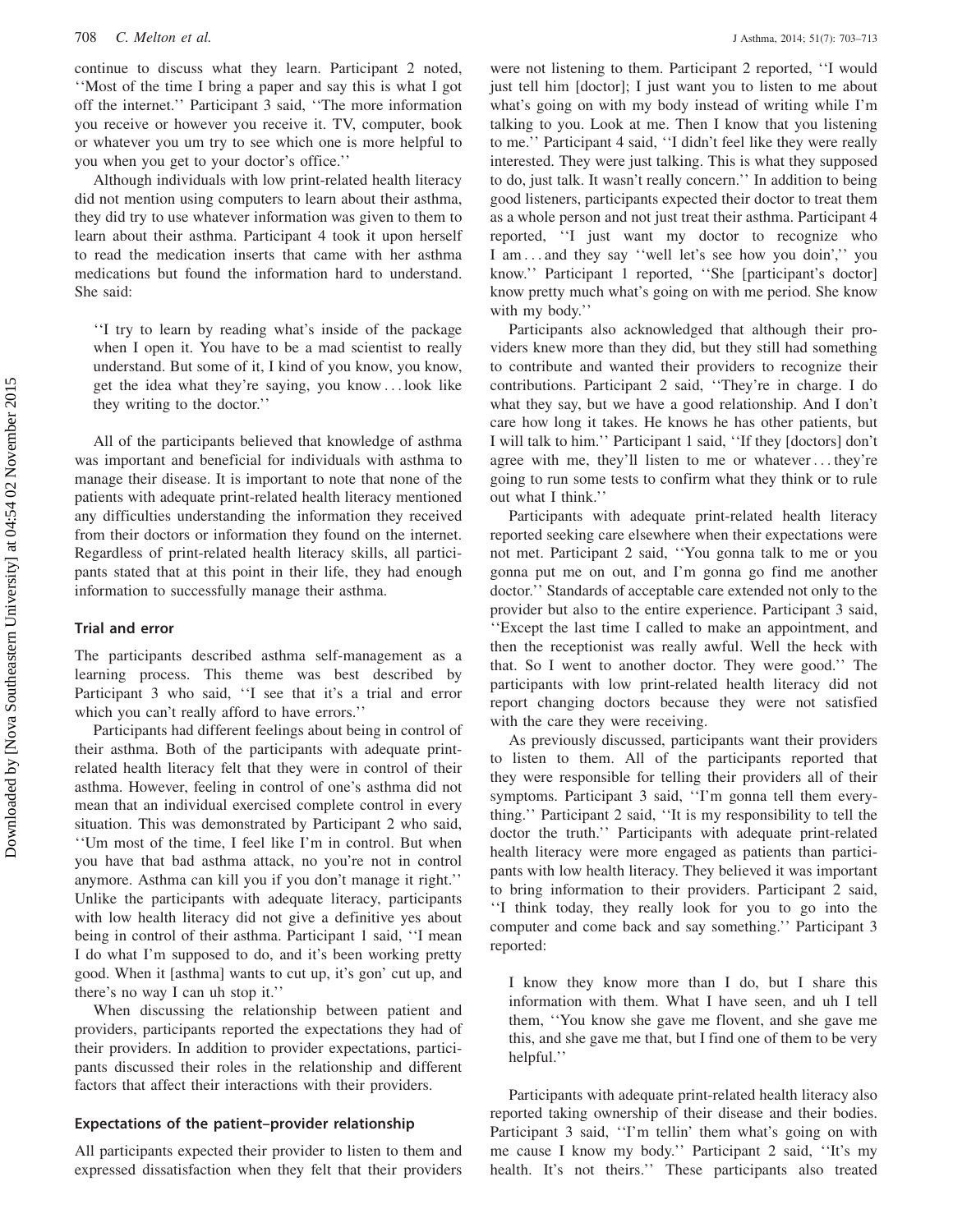the patient–provider relationship as a partnership. Participant 2 said, ''You got to have some uh uh focus on what you want to happen to you with this asthma other than waitin' on your doctor, takin' your hand, walkin' us.'' Participants with adequate health literacy also believed that a good relationship with their providers was necessary for taking care of their asthma. Participant 2 reported, ''You have to build rapport with your doctor. It come from building.'' Participant 3 said, ''The best thing to do is to have good communication with your doctor.'' These ideas of rapport and bringing information to your doctor's visits were not reported by individuals with low print-related health literacy. Although participants with low print-related health literacy did not discuss building rapport with their providers, one participant noted the impact of good rapport on her self-management. Participant 1 reported, "I'm comfortable to the point where I don't have a problem taking my medicines. If I'm not comfortable with my doctor, I'm not going to take the medicine.''

Participants discussed several factors that impacted their relationships with their providers. These factors included mistrust, comfort and race. Participants reported their mistrust of doctors regarding the medications that they were prescribed for their asthma. Participant 1 said, ''... My actual feeling about doctors are that they are in with the pharmacies ... and it may not be something that you really need, but they got a contract or whatever.''

In addition to mistrust about providers' prescribing habits, participants recalled experiences of being an African-American in the healthcare system. Participant 4 reported, ''You hear how others they have done people in the past. You know, specially our people, you know. And uh, it make you wary. That's the reason a lot of Blacks are wary about doctors.'' This patient also recalled an experience where she felt the provider did not want to touch her because she was African-American. She reported:

''I have went to the doctor and he say 'You got asthma?' Mmhmm that's right. Uh pull that coat and then he got a ink pen and did something like he didn't want to touch me ... Maybe it's a phobia or maybe you don't like brown skin mmhmm.''

Another participant also had negative experiences with providers. Participant 3 reported, ''I think when I first got pregnant and went to the doctor I was really timid ... you still had some of these prejudice white folks.'' It is important to note that the participant whispered when she said ''white folks'' and would often touch and point to her skin instead of saying ''black.''

The topic of race was not introduced by the interviewer. The influence of race evolved from discussing patient– provider communication. In addition to race, a participant also felt discriminated against for being overweight, and she felt that providers have looked at her like she was ''just disgusting'' and attributed her asthma to her being overweight. Participant 4 reported that discrimination is not always overt saying, ''Yeah, yeah, suppose to it's a lot of things they do behind closed doors, and what nobody there to

witness, you know. You know, they say I never done that. I never said that, but you know deep down inside.''

Both participants with adequate print-related health literacy discussed ways to overcome mistrust and discrimination. Participant 2 emphasized the importance of building rapport with her doctor saying:

''You shouldn't just have to build a rapport. It should be one when you get there, but in this society people look at the way you dress, your mannerisms. They look at your hair. They look at your eyes. They look at your everything, and that's what they judge you by. They look at you don't have no money. They look at your insurance. They look at everything. So you have to build rapport with your doctor.''

Participant 3 used information to combat negative experiences saying:

''All you wanna do is learn how to take care of yourself without asking anyone to help and I got to the point where I was real smart ...so I just started to researching a lot of stuff and that built up my confidence ...''

#### **Discussion**

Interviews revealed that all participants, regardless of printrelated health literacy skills, reported a disparity between the information that they received from their providers and the information that they felt was important for them to take care of their asthma. However, participants with adequate print-related health literacy were more likely to supplement the information they received from their providers with other sources of information. This was evidenced by their reports of using the internet and books to learn about their asthma. Because individuals with adequate print-related health literacy were seemingly more proactive about acquiring information about their disease, they may have greater disease knowledge or be more confident about taking care of their asthma. These findings may offer insight into the results of Osborn et al. [\[49](#page-10-0)] who found that knowledge, not health literacy, was a significant predictor of self-efficacy. A participant in this study reported that the more information she learned about her asthma, the more confident she felt taking care of her asthma. In addition to seeking more information from outside sources, participants with adequate print-related health literacy were also more active patients. They felt it was their responsibility to bring information from the internet to their doctors. Katz et al. [\[29](#page-10-0)] found that patients with low health literacy were less likely to ask questions and participate during a medical counter. A previous qualitative study by Baker et al. [[50\]](#page-10-0) found that patients with low health literacy felt that their providers did not listen to them or explain medical problems in a way that they could understand, but these patients were less likely to ask questions or admit that they did not understand. Increased information seeking by patients with adequate print-related health literacy may give patients more confidence, willingness and tools to interact with their providers. In addition to increased information seeking, participants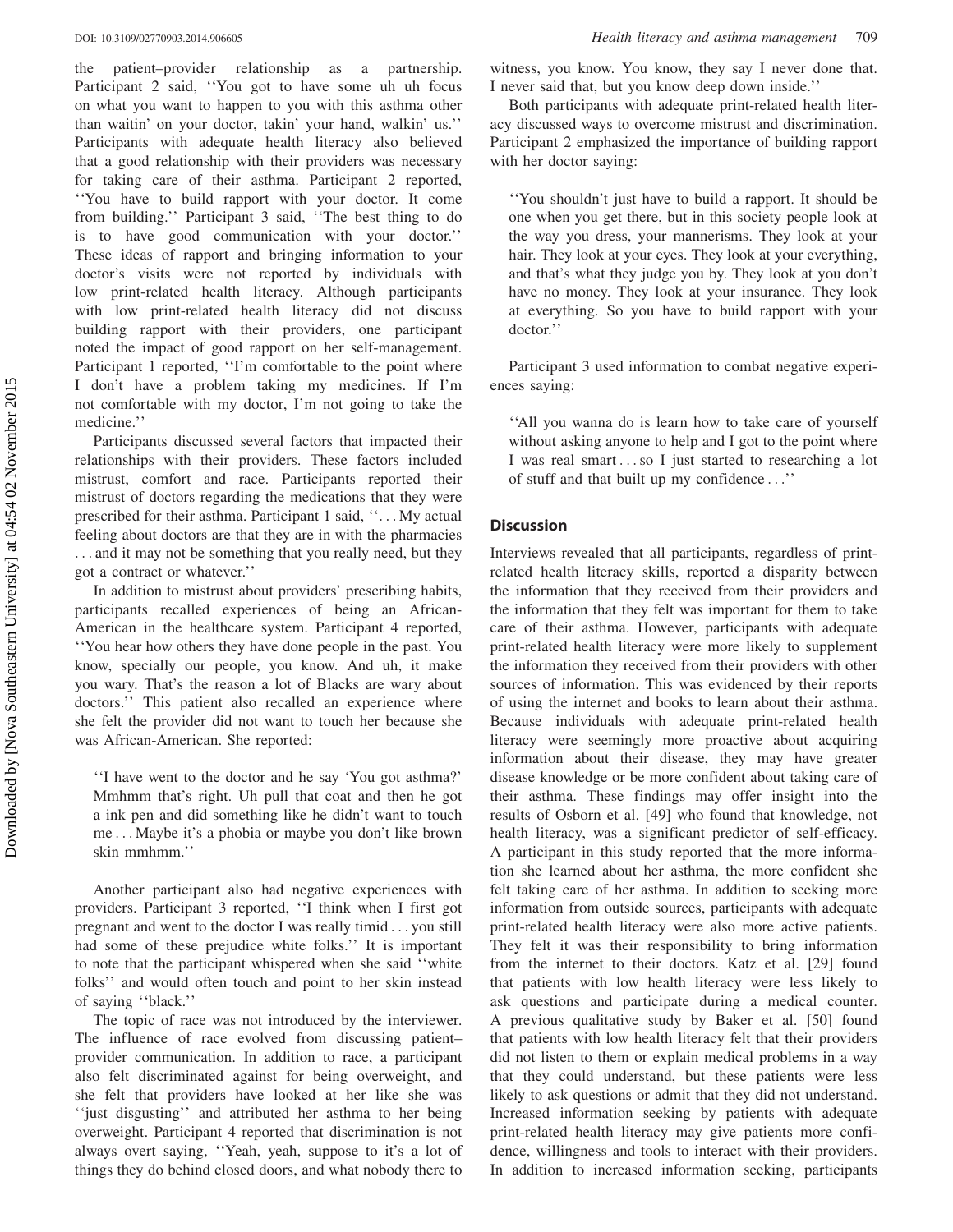with adequate print-related health literacy mentioned that they shared responsibility for building rapport with their doctors. Building rapport has traditionally been a responsibility of the provider; however, individuals with adequate print-related health literacy may feel more confident or empowered to build the relationship. Previous research has found that individuals with adequate health literacy were more likely to contribute equally during patient–provider interactions compared to individuals with low health literacy [\[30](#page-10-0)]. Although this study and previous research found a relationship between patient activation and print-related health literacy [\[29](#page-10-0),[50\]](#page-10-0), other research has reported no association between the two [\[51](#page-10-0)]; rather that health literacy and patient activation were associated with different aspects of disease management. Health literacy influenced decision making, while patient activation influenced self-management behaviors. In our study, health literacy influenced both decision making and self-management behaviors. Participants with adequate print-related health literacy worked to build rapport with their doctors, sought health information from multiple sources and shopped for care that met their standards. Participants with adequate print-related health literacy also navigated the healthcare system as consumers. They reported finding new doctors and/or clinics when they were not satisfied with the care their doctor provided or the temperament of the staff who worked at the clinic. Although participants with adequate print-related health literacy were more active, all participants had similar expectations from their providers. In addition to being treated for asthma, the participants desired to be respected, listened to and desired a holistic approach to managing their asthma. Participants with adequate print-related health literacy may be more empowered to make sure they receive the type of care that they desire. It is necessary to help individuals with low health literacy be informed consumers as well.

While participants with adequate print-related health literacy sought more information from outside sources, they did not demonstrate increased asthma knowledge compared to the participants with low print-related health literacy. This finding may appear counterintuitive. However, having low print-related health literacy does not equate to the inability to learn about one's disease. Furthermore, printrelated health literacy is only one dimension of health literacy, and the participants differed in their information seeking behaviors, communication with providers and how they navigated the healthcare system. Health literacy is more than the ability to read and comprehend written information and includes the aforementioned skills.

Participants also reported general mistrust of providers and concerns about being treated differently by providers because they were African-American. Both of these factors negatively influenced the patient–provider relationship. These findings support previous research showing that African-Americans have greater distrust of the healthcare system [\[28](#page-10-0)]. In this study, perceptions of racial discrimination were based on historical knowledge of racism and personal experiences of perceived racism in health care. Participants were less likely to take their asthma medications as prescribed if they did not trust their provider. This finding supports

previous research demonstrating that poor patient–provider communication has a negative impact on medication adherence [[52,53\]](#page-10-0). Adequate patient–provider communication is important for all patients, but may be particularly important for patients with low health literacy. Providers should carefully listen to minority patients, elicit their concerns and work to build rapport and open communication that leads to a true patient–provider partnership.

In this study, participants recalled perceived discrimination inside and outside of the healthcare system. Participants' introduction of race into their descriptions of patient–provider communication supports the interrelationships between historical perspectives and patient management of asthma. Experiences of perceived discrimination negatively influenced how all participants interacted with their healthcare providers, yet participants with adequate print-related health literacy used strategies such as actively building rapport with their doctors and learning about their disease to overcome their mistrust of doctors and negative experiences due to race. However, participants with low print-related health literacy did not report any of these strategies. Consequently, cultural factors (i.e. symptom descriptors, distrust and negative health beliefs) may exacerbate or contribute to low health literacy by negatively influencing patient–provider communication. Both parties are influenced by the communication style of the other, and both patients and providers contribute to the success of the interaction. If a patient has previous experiences or knowledge of racial discrimination in the healthcare system, they are less trusting of the provider, information they receive from the provider and may be less willing to engage with their provider. A lack of contribution by the patient can result poorer patient–provider communication. Results of this study suggest that individuals with adequate print-related health literacy may have more success overcoming negative experiences and have higher quality patient–provider communication.

#### Conclusions/key findings

Findings from this study suggest that health literacy influences patient engagement in patient–provider communication and patient activation. Individuals with adequate print-related health literacy place greater importance on their contribution to forming a partnership with their doctors and are more confident and willing to participate in shared decision making and navigate the healthcare system. Although all participants described mistrust of healthcare providers, individuals with adequate health literacy may be more equipped to overcome mistrust of providers. The interplay between culture and health literacy was also important for this population. Future research should examine the role of patient activation and determine ways to empower patients to mitigate the impact of low health literacy as well as interventions that increase providers' awareness and ability to communicate with patients who have low health literacy. In addition to patient activation, the relationship between health literacy and culture should be explored as well. This relationship may be particularly important for minorities and other underserved or marginalized groups. The patient perspective is not only important for identifying and describing issues, but this perspective is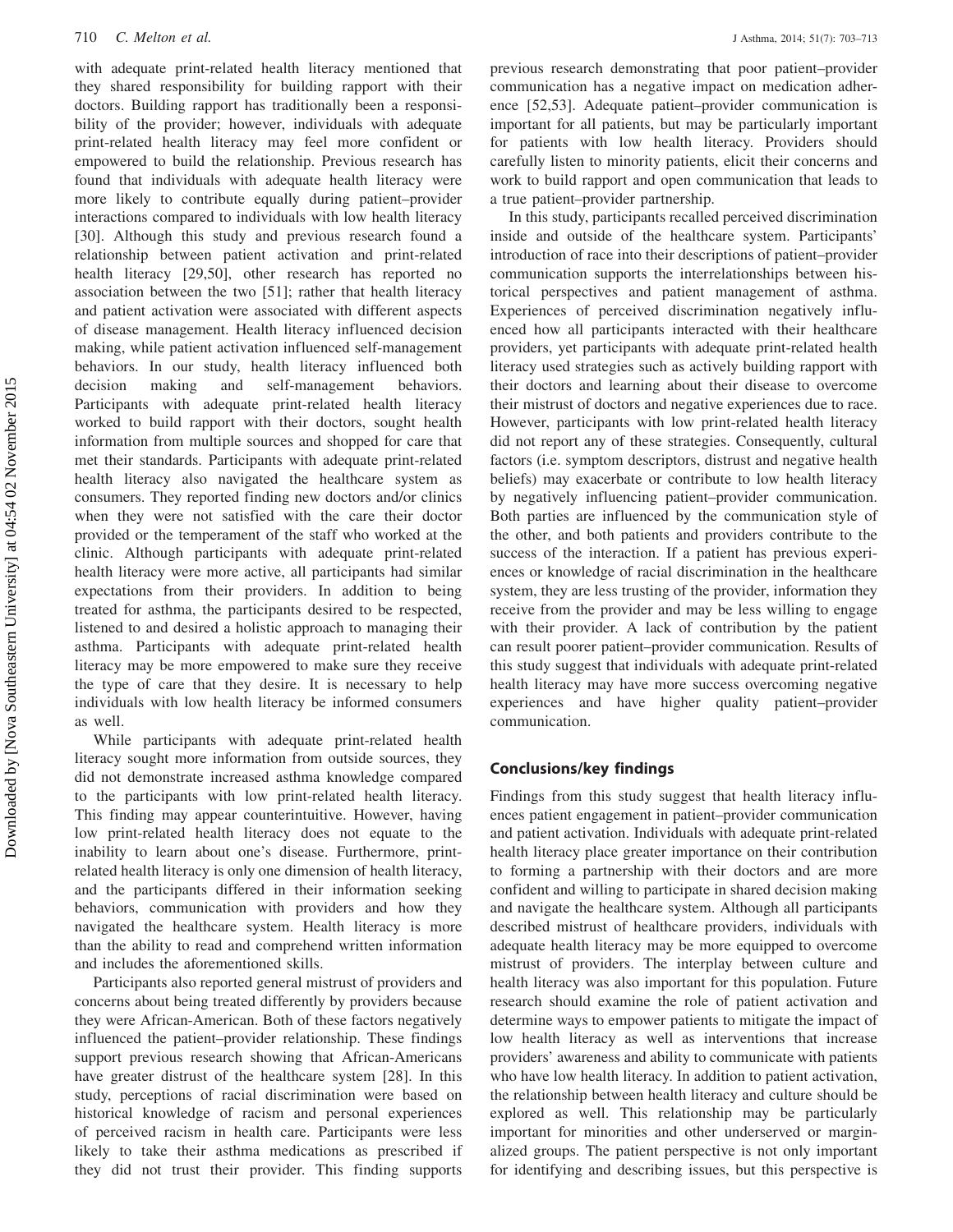<span id="page-9-0"></span>vital to developing solutions to mitigate the impact of low health literacy on health outcomes.

The results of this study have implications for improving patient–provider communication among minority populations. First, providers and healthcare workers should receive training that integrates cultural competency and health literacy. Literacy and communication interventions and cultural competence interventions are not delivered simultaneously, and each of those trainings emphasizes different skills. In this study population, an ideal training would not only review recommended communication strategies (i.e. using non written materials; talking slower; limiting the amount of background information and focusing on specific things patient needs to know for self-care, including family members and other caregivers; and demonstrating skills to patient and having the patient demonstrate the skill to confirm that patient understands) [\[54](#page-10-0)] but also take into account the different symptom descriptors, health beliefs and distrust of the healthcare system that is seen among African-Americans. Through the integration of cultural competency and health literacy training, providers would be able to more effectively communicate with their patients and provide care that is patient-centered. Because communication is a dyad, interventions that focus on patient empowerment would also help improve patient–provider communication. Interventions that focus on empowering patients to be involved in the decision-making process can increase patient self-efficacy, assertiveness and shared decision making [[55\]](#page-10-0) leading to a more effective and satisfying provider–patient interaction. Effective patient–provider communication is essential to better health outcomes in this vulnerable population. Patient–provider communication can best be improved with both patient and provider focused interventions. Both parties are influenced by the communication style of the other, and both patients and providers contribute to the success of the interaction.

#### Limitations

This study does have several limitations primarily due to the sample used for the study and that participants only completed one interview. The sample was a homogenous and unique group of older African-American women. While the results may not be generalizable to a wider audience, this sample was useful for achieving the purpose of transferability. The study was not undertaken with the goal of generalizing the findings, but of gaining and in-depth understanding of patients' experiences. IPA is carried out with the belief that an individual's experience and perception can provide insight into a larger phenomenon. We believe these results are transferable to other African-American women with asthma as some of themes found in the interviews were consistent with previous literature. In addition to the homogenous group of participants, only print-related health literacy skill was used to identify participants for interviews. Consequently, all of the participants who completed interviews had limited numeracy skills. The perspective of individuals with both adequate print-related health literacy and adequate numeracy was not included in this study. Exclusion of these individuals may have resulted in decreased insight into the impact of adequate

numeracy. In addition to the homogenous sample, the instruments used to measure health literacy in this study presented limitations as well. The shortcomings of existing health literacy measurement tools have been well documented [\[56](#page-10-0),[57\]](#page-10-0). More research is needed to develop health literacy tools that more effectively and comprehensively measure the concept of health literacy. Although they may not be ideal, the Chew items, like other health literacy measurement instruments, continue to be used to detect inadequate health literacy, particularly in the absence of better measurement tools. Individuals who agreed to participate in the larger study may be different from individuals who chose not to participate. Individuals interested in participating in research may be more active participants in their health care and be more informed patients than those who chose not to participate. In addition to sampling, participants in this study only completed one interview. It is possible that multiple interviews would have provided greater insight into asthma selfmanagement than one interview alone. Finally, this study focused on the patient perspective and did not include the experience of providers. We note that this is a limitation of the study because communication requires both patients and providers.

#### Declaration of interest

The authors report no conflicts of interest. The authors alone are responsible for the content and writing of this article.

#### References

- 1. Akinbami LJ, Moorman JE, Liu X. Asthma prevalence, health care use, and mortality: United States, 2005–2009. Natl Health Stat Report 2011;32:1–14.
- 2. Kamble S, Bharmal M. Incremental direct expenditure of treating asthma in the United States. J Asthma 2009;46:73–80.
- 3. Diette GB, Rand C. The contributing role of health-care communication to health disparities for minority patients with asthma. Chest 2007;132:802S–809S.
- 4. Canino G, McQuaid EL, Rand CS. Addressing asthma health disparities: a multilevel challenge. J Allergy Clin Immunol Pract 2009;123:1209–1217; quiz 18–19.
- 5. Nielsen-Bohlman L, Panzer AM, Kindig DA. Health literacy: a prescription to end confusion. Washington DC: National Academies Press; 2004.
- 6. Aud S, Fox MA, KewalRamani A. Status and trends in the education of racial and ethnic groups. NCES 2010–015. Washington DC: National Center for Education Statistics; 2010.
- 7. Andrulis DP, Brach C. Integrating literacy, culture, and language to improve health care quality for diverse populations. Am J Health Behav 2007;31:S122–S133.
- 8. Kreuter MW, Haughton LT. Integrating culture into health information for African American women. Am Behav Sci 2006;49: 794–811.
- 9. Cross, TL. Towards a culturally competent system of care: a monograph on effective services for minority children who are severely emotionally disturbed; 1989, Georgetown University, Washington DC.
- 10. Hardie GE, Janson S, Gold WM, Carrieri-Kohlman V, Boushey HA. Word descriptors used by African-American and White asthma patients during induced bronchoconstriction. Chest 2000;117:935–943.
- 11. Trochtenberg DS, BeLue R. Descriptors and perceptions of dyspnea in African American asthmatics. J Asthma 2007;44:811–815.
- 12. Apter AJ, Boston RC, George M, Norfleet AL, Tenhave T, Coyne JC, Birck K, et al. Modifiable barriers to adherence to inhaled steroids among adults with asthma: it's not just black and white. J Allergy Clin Immunol 2003;111:1219–1226.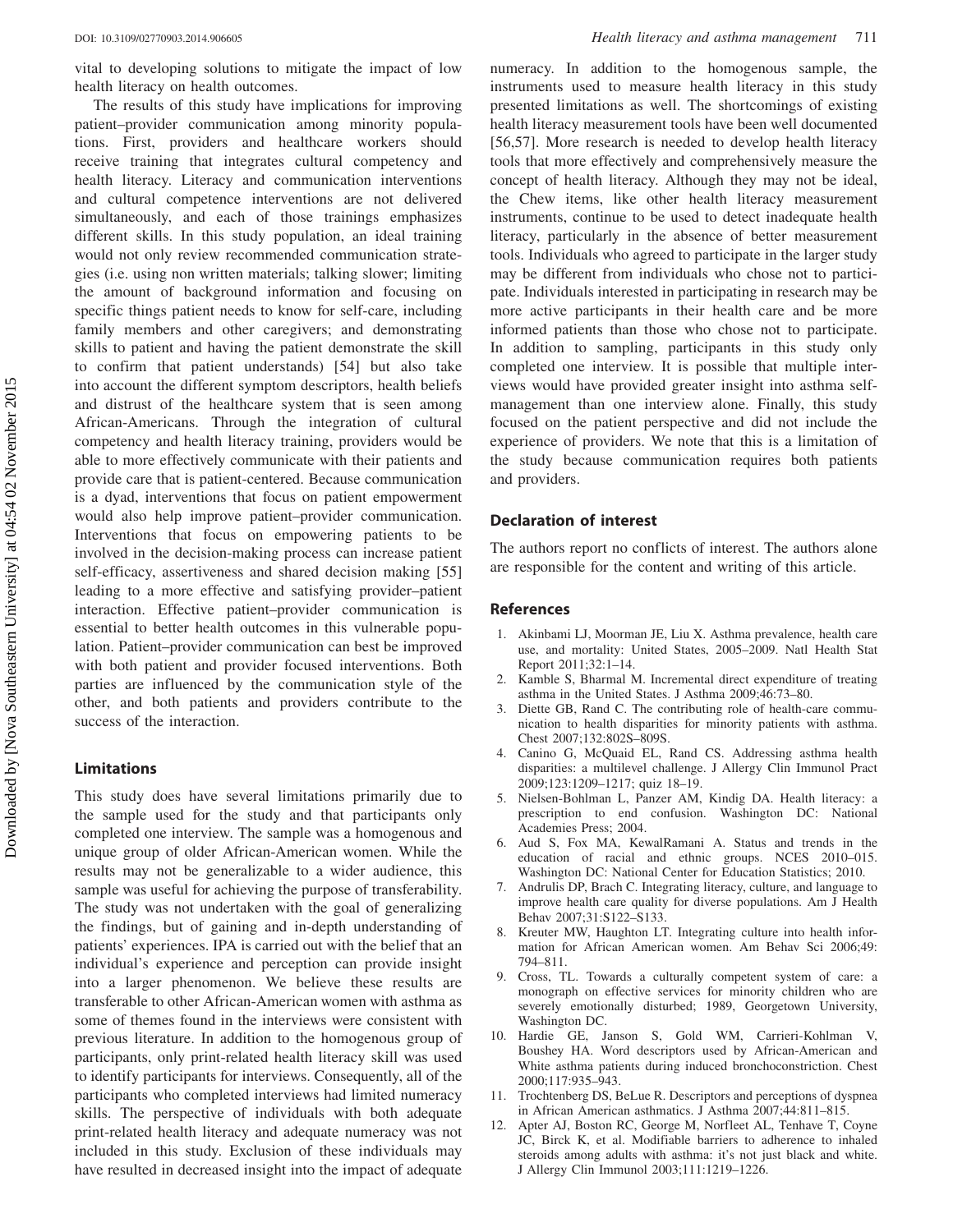- <span id="page-10-0"></span>13. Le TT, Bilderback A, Bender B, Wamboldt FS, Turner CF, Rands CS, Bartlett SJ. Do asthma medication beliefs mediate the relationship between minority status and adherence to therapy? J Asthma 2008;45:33–37.
- 14. Dennis BP, Neese JB. Recruitment and retention of African American elders into community-based research: lessons learned. Arch Psychiatr Nurs 2000;15:3–11.
- 15. Thompson EE, Neighbors HW, Munday C, Jackson JS. Recruitment and retention of African Americans patients for clinical research: an exploration of response rates in an urban psychiatric hospital. J Consult Clin Psychol 1996;64:861–867.
- 16. Thomas CR, Pinto HA, Roach M, Vaughn CB. Participation in clinical trials: is it state-of-the-art treatment for African Americans and other people of color? J Natl Med Assoc 1994;86:177–182.
- 17. Gamble VN. Under the shadow of Tuskegee: African Americans and health care. Am J Public Health 1997;87:1773–1778.
- 18. Smedley BD, Stith AY, Nelson AR. Unequal treatment: confronting racial and ethnic disparities in health care. Washington DC: National Academies Press; 2009.
- 19. Lake, Snell, Perry, & Associates, INC. Results from a national survey poll. 2003. Americans speak out on disparities in health care. Available from: http://www.phsi.harvard.edu/health\_reform/ last accessed 20 October 2013
- 20. Perloff RM, Bonder B, Ray GB, Ray EB, Siminoff LA. Doctorpatient communication, cultural competence, and minority health – theoretical and empirical perspectives. Am Behav Sci 2006;49: 835–852.
- 21. Ferguson WJ, Candib LM. Culture, language, and the doctorpatient relationship. Fam Med 2002;34:353–361.
- 22. Gazmararian JA, Williams MV, Peel J, Baker DW. Health literacy and knowledge of chronic disease. Patient Educ Couns 2003;51: 267–275.
- 23. Williams MV, Baker DW, Honig EG, Lee TM, Nowlan A. Inadequate literacy is a barrier to asthma knowledge and selfcare. Chest 1998;114:1008–1015.
- 24. Mancuso CA, Rincon M. Asthma patients' assessments of health care and medical decision making: the role of health literacy. J Asthma 2006;43:41–44.
- 25. Apter AJ, Cheng J, Small D, Bennett IM, Albert C, Fein DG, George M, Van Horne S. Asthma numeracy skill and health literacy. J Asthma 2006;43:705–710.
- 26. Adams RJ, Appleton SL, Hill CL, Ruffin RE, Wilson DH. Inadequate health literacy is associated with increased asthma morbidity in a population sample. J Allergy Clin Immunol Pract 2009;124:601–603.
- 27. Cegala DJ, Post DM. On addressing racial and ethnic health disparities the potential role of patient communication skills interventions. Am Behav Sci 2006;49:853–867.
- 28. Cegala DJ, Post DM. The impact of patients' participation on physicians' patient centered communication. Patient Educ Couns 2009;77:202–208.
- 29. Katz MG, Jacobson TA, Veledar E, Kripalani S. Patient literacy and question-asking behavior during the medical encounter: a mixedmethods analysis. J Gen Intern Med 2007;22:782–786.
- 30. Arthur SA, Geiser HR, Arriola KRJ, Kripalani S. Health literacy and control in the medical encounter: a mixed-methods analysis original communication. J Natl Med Assoc 2009;101:677–683.
- 31. Ishikawa H, Yano E. The relationship of patient participation and diabetes outcomes for patients with high vs. low health literacy. Patient Educ Couns 2011;84:393–397.
- 32. Kripalani S, Jacobson TA, Mugalla IC, Cawthon CR, Niesner KJ, Vaccarino V. Health literacy and the quality of physician-patient communication during hospitalization. J Hosp Med 2010;5: 269–275.
- 33. National Heart L, Asthma BINAEPEPotMo. Expert panel report 3: guidelines for the diagnosis and management of asthma: full report. Bethesda, MD: US Department of Health and Human Services, National Institutes of Health, National Heart, Lung, and Blood Institute; 2007.
- 34. George M, Campbell J, Rand C. Self-management of acute asthma among low-income urban adults. J of Asthma 2009;46:618–624.
- 35. Weiss BD, Mays MZ, Martz W, Castro KM, DeWalt DA, Pignone MP, et al. Quick assessment of literacy in primary care: the newest vital sign. Ann Fam Med 2005;3:514–522.
- 36. Chew LD, Bradley KA, Boyko EJ. Brief questions to identify patients with inadequate health literacy. Fam Med 2004;36: 588–594.
- 37. Apter AJ, Wang X, Bogen D, Bennett IM, Jennings RM, Garcia L, Sharpe T, et al. Linking numeracy and asthma-related quality of life. Patient Educ Couns 2009;75:386–391.
- 38. Schaffer SD, Yarandi HN. Measuring asthma self-management knowledge in adults. J Am Acad Nurse Pract 2007;19:530–535.
- 39. Juniper EF, O'Byrne PM, Guyatt GH, Ferrie PJ, King DR. Development and validation of a questionnaire to measure asthma control. Eur Respir J 1999;14:902–907.
- 40. Juniper EF, Buist AS, Cox FM, Ferrie PJ, King DR. Validation of a standardized version of the Asthma Quality of Life Questionnaire. Chest 1999;115:1265–1270.
- 41. Nelson W, Reyna VF, Fagerlin A, Lipkus I, Peters E. Clinical implications of numeracy: theory and practice. Ann Behav Med 2008;35:261–274.
- 42. Reyna VF, Brainerd CJ. The importance of mathematics in health and human judgment: numeracy, risk communication, and medical decision making. Learn Individ Differ 2007;17:147–159.
- 43. Rothman RL, Montori VM, Cherrington A, Pignone MP. Perspective: the role of numeracy in health care. J Health Commun 2008;13:583–595.
- 44. Wallace LS, Rogers ES, Roskos SE, Holiday DB, Weiss BD. Brief report: screening items to identify patients with limited health literacy skills. J Gen Intern Med 2006;21:874–877.
- 45. Fade S. Using interpretative phenomenological analysis for public health nutrition and dietetic research: a practical guide. P Nutr Soc 2004;63:647–653.
- 46. Larkin M, Watts S, Clifton E. Giving voice and making sense in interpretative phenomenological analysis. Qual Res Psychol 2006; 3:102–120.
- 47. Smith JA. Beyond the divide between cognition and discourse: using interpretative phenomenological analysis in health psychology. Psychol Health 1996;11:261–267.
- 48. Smith JA, Osborn M. Qualitative psychology: a practical guide to research methods. Chapter 4. Interpretative Phenomenological Analysis. London: SAGE Publications; 2003:53–80.
- 49. Osborn CY, Cavanaugh K, Wallston KA, Rothman RL. Selfefficacy links health literacy and numeracy to glycemic control. J Health Commun 2010;15:146–158.
- 50. Baker DW, Parker RM, Williams MV, Pitkin K, Parikh NS, Coates W, Imara M. The health care experience of patients with low literacy. Arch Fam Med 1996;5:329–334.
- 51. Greene J, Hibbard JH, Tusler M. How much do health literacy and patient activation contribute to older adults' ability to manage their health? Washington, DC: AARP Public Policy Institute; 2005.
- 52. Apter AJ, Reisine ST, Affleck G, Barrows E, ZuWallack RL. Adherence with twice-daily dosing of inhaled steroids. Socioeconomic and health-belief differences. Am J Respir Crit Care Med 1998;157:1810–1817.
- 53. Parker R. Health literacy: a challenge for American patients and their health care providers. Health Promot Int 2000;15:277–283.
- 54. Auerbach SM. The impact on patient health outcomes of interventions targeting the patient-physician relationship. Patient 2009;2: 77–84.
- 55. Schoenthaler A, Chaplin WF, Allegrante JP, Fernandez S, Diaz-Gloster M, Tobin JN, Ogedegbe G. Provider communication effects medication adherence in hypertensive African Americans. Patient Educ Couns 2009;75:185–191.
- 56. Pleasant A, McKinney J, Rikard, RV. Health literacy measurement: a proposed research agenda. J Health Commun 2011;16:11–21.
- 57. Mancuso JM. Assessment and measurement of health literacy: an integrative review of the literature. Nurs Health Sci 2009;11:77–89.